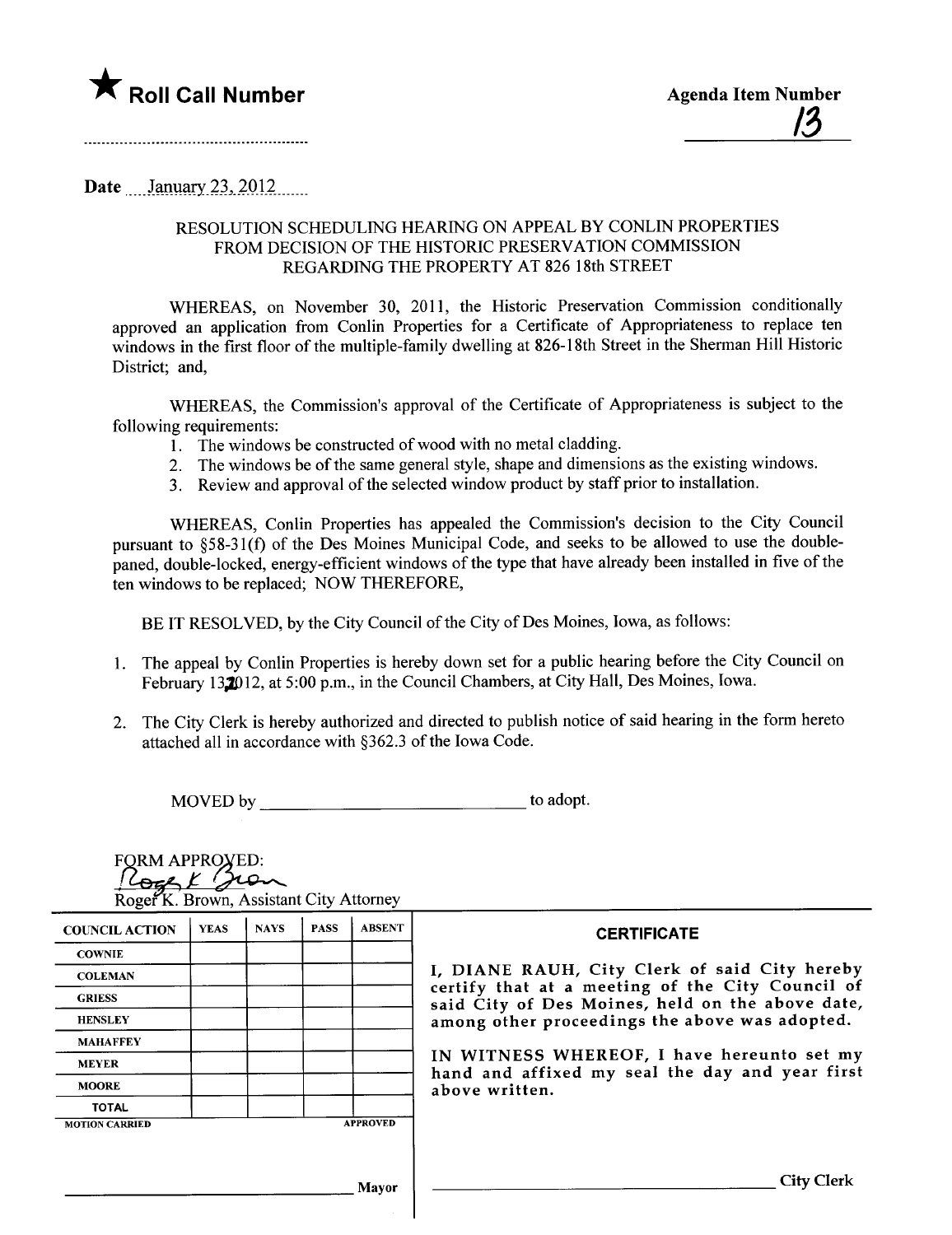

Brown, Winick, Graves, Gross, \_\_\_\_\_\_\_\_\_666 Grand Avenue, Suite 2000 Baskerville and Schoenebaum, P.L.C. Ruan Center, Des Moines, IA 50309-2510

December 16, 2011 direct phone: 515-242-2410 direct fax: 515-323-8510 email: gross@brownwinick.com

### Via Hand Deliverv

Honorable Prank Cownie Des Moines City Council Members City Hall 400 East 1<sup>st</sup> Street Des Moines, IA 50309

## Re: Appeal from December 5, 2011 Historic Preservation Commission Filng Certificate of Appropriateness; Case Number 20-2012-5.14

Dear Mayor Cownie & Des Moines City Council Members:

Brown Winick represents the interests of Conlin Properties with regard to the property located at 826 18<sup>th</sup> Street, Des Moines, Iowa (hereinafter the "Home"). Conlin Properties hereby formally appeals the December 5, 2011 decision ("Decision") of the Historic Preservation Commission ("Commission") that umeasonably requires Conlin Properties to incur twice the cost for replacing non-original windows in the steel-sided Home. A copy of the Commission's Decision is attached as Exhibit 1.

#### BACKGROUND FACTS

This appeal arises from the City of Des Moines issuing a notice requiring Conlin Properties to replace certain windows in the Home and the Commission's subsequent Decision that doubles the cost of complying with the City's requirement. The subject windows are indisputably non-original and decaying windows that are located in a newer addition to the steelsided Home. After receiving notice from the City of Des Moines that the non-original windows needed replacement, Conlin Properties arranged for and began investing over \$6,000.00 in the Home and neighborhood to replace the single-paned, single-locked, non-original windows with double-paned, double-locked, energy-efficient windows to create a safe, secure, and energy efficient Home. After replacing five (5) of the ten (10) non-original windows, the Department of Building posted a "Stop Work" Order citing the "Historic District Guidelines," at which point Conlin Properties immediately ceased replacing the windows. Conlin Properties was unaware of the requirement to apply for a certificate of appropriateness.

Conlin Properties promptly fied an application for a certificate of appropriateness ("Application"). The Application seeks to replace 10 of 54 windows in the Home and explains the replacement windows are thermal-pane windows. On November 30, 2011, the Commission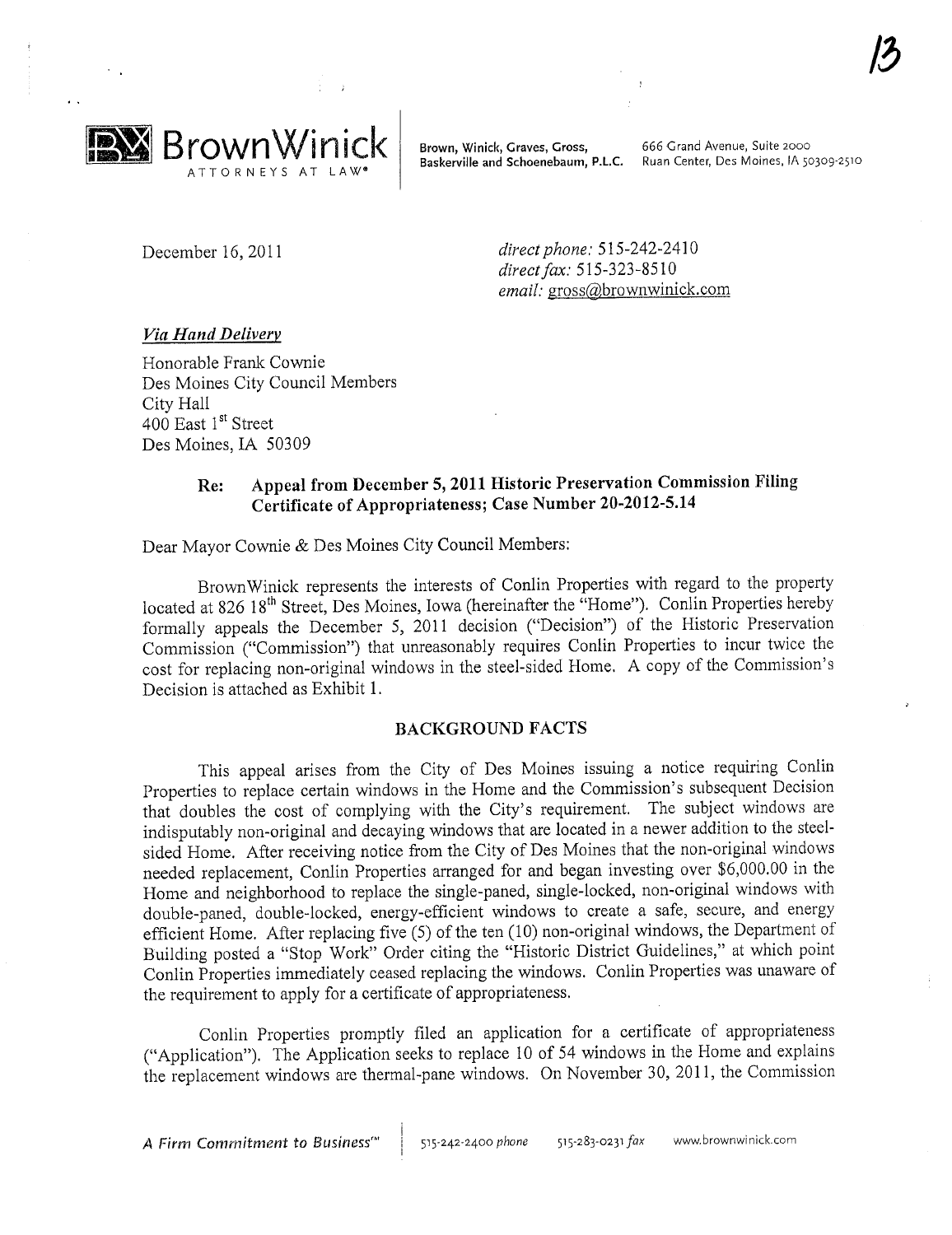#### Mayor Cownie & Des Moines City Council Members December 16, 2011 Page 2

 $\lambda_{\rm max}$ 

reviewed Conlin Properties' Application and heard argument on the issues. Thereafter, on or about December 5, 2011, the Commission filed its Decision granting the Application subject to three conditions: (1) The windows shall be constructed of wood with no metal cladding; (2) The windows shall be of the same general style, shape and dimensions as the existing windows; and (3) Review and approval of the selected windows product by staff prior to installation. See Exhibit 1.

On appeal, the City Council is required to consider several criteria. For example, "the city council shall consider whether the commission has exercised its powers and followed the guidelines established by law and ordinance..." Des Moines Municipal Code § 58-31. Further, "the city council shall consider... whether the commission's action was patently arbitrary or capricious." Id. The Commission's Decision requiring wood windows fails to satisfy these important requirements and the condition should be waived.

## THE COMMISSION'S DECISION WAS IMPROPER

The non-original and decaying windows, located in a newer addition of the steel-sided Home, do not have any historical, architectural or cultural value. Indeed, during the November 30, 2011 staff presentation, Mr. Jason Van Essen, a Senior City Planner with the City of Des Moines, explained that the Home has been "substantially altered" from its original configuration and that the subject windows are not the original windows. Mr. Van Essen further explained that the small portion of the steel-sided Home at issue was constructed around 1957 - long after the 1880s Victorian period that the Historic District was formed to preserve. Staff's admissions that the steel-sided Home was "substantially altered" and reconstructed around 1957 - nearly eighty (80) years *after* the 1880s era that the District seeks to preserve - and that the windows are not original confirms the lack of historical, architectural and cultural value. Tellingly, the original confirms the lack of historical, architectural and cultural value. Commission's Decision is void of any finding that the subject windows hold any such value. When a proposal, such as Conlin Properties' proposal, seeks alteration of items having "little" historical, architectural, or cultural value the Commission must endeavor to approve the proposal, which the Commission did not do here.

The Des Moines Municipal Code governs Historic Districts and states the purpose is to serve "Public Policy" concerns. Des Moines Municipal Code § 58-26. To this end, the Municipal Code requires the Commission to "be reasonable in its judgments" and "endeavor to approve proposals for alteration of structures of little historical, architectural and cultural value." Id.  $\S$  58-31(c). Here, instead of being reasonable and endeavoring to approve a proposal to replace non-original windows with no historical, architectural or cultural value, the Commission arbitrarily, capriciously, and umeasonably rejected the proposal and imposed a cost-prohibitive condition: requiring the windows to be constructed of wood with no metal cladding.

On November 30, 2011, Conlin Properties explained to the Commssion that imposing the condition would be unreasonable and undermine the public policy of the Municipal Code. As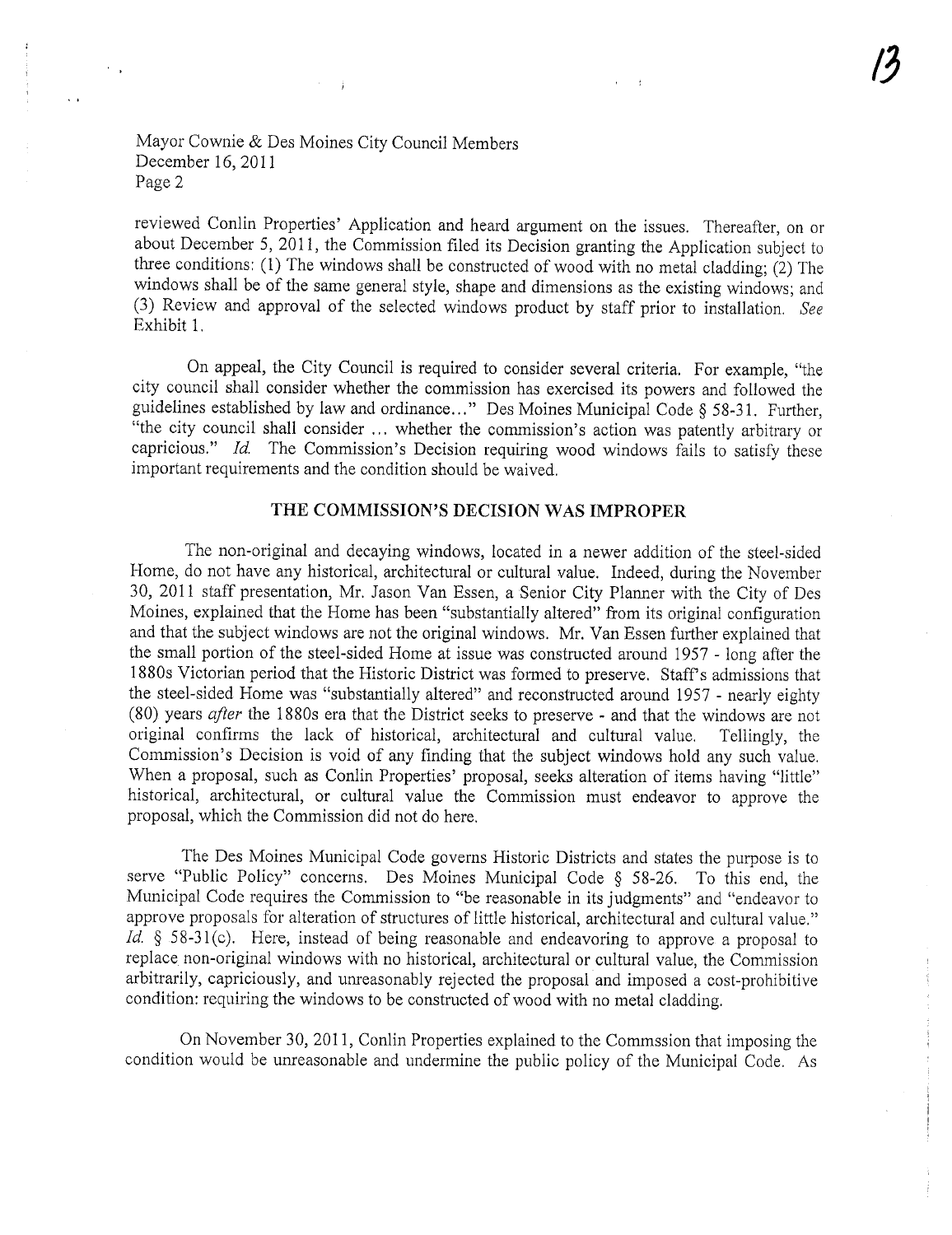### Mayor Cownie & Des Moines City Council Members December 16, 2011 Page 3

explained to the Commission, replacing the non-original windows on this steel-sided Home with wood windows would cost over \$12,000.00 - nearly twice the \$6,275.74 cost of the doublepaned, double-locked, energy-efficient windows that Conlin Properties seeks to instalL. Conlin Properties explained to the Commission that in these tough economic times where home prices are plummeting and the City of Des Moines itself is striving to reduce costs, it is patently umeasonable and violates all public policy concerns to mandate Homeowners incur double the cost for repairs and maintenance. This is especially true when the proposed windows are safer, more secure, and more energy efficient than the current windows and where, as here, the windows being replaced are not original and have no historic value whatsoever.

The Commission arbitrarily and capriciously ignored Conlin Properties' arguments regarding the excessive cost of using wood windows. In fact, during the November 30, 2011 meeting, the Commission made it abundantly clear that it does not consider cost: "We don't care how much [the windows] cost, its not  $\rho$ ur problem." The Commission's admitted position of turning a blind eye to cost, a fundamental element of any maintenance or repair, is not only unreasonable but it is arbitrary and capricious. The City Council should reconsider the Commission's umeasonable Decision and waive the condition requiring use of wood.

The foregoing is just one of the many items that the Commission failed to consider when it arbitrarily and capriciously imposed the condition of requiring wood windows. In addition to ignoring cost, the Commission also umeasonably ignored Conlin Properties' arguments regarding energy efficiency, safety, and city-approved guidelines that permit the use of vinyl in Sherman HilL. Conlin Properties wil further explain these issues to the City Council when this Appeal is heard.

In short, the intent and purpose of replacing the non-original windows on the steel-sided Home is to provide a safer, more secure, and energy efficient living environment - fundamental ideals that undoubtedly promote public policy and should not be ignored. Granting Conlin Properties' Application, as submitted, serves the public policy concerns that the Municipal Code was adopted to advance. Conlin Properties respectfully requests that the City Council waive the requirement of using wood windows and permit the installation of windows as requested within Conlin Properties' Application.

Very truly yours,

Douglas E. Gross

Enclosure cc: Conlin Properties

00181625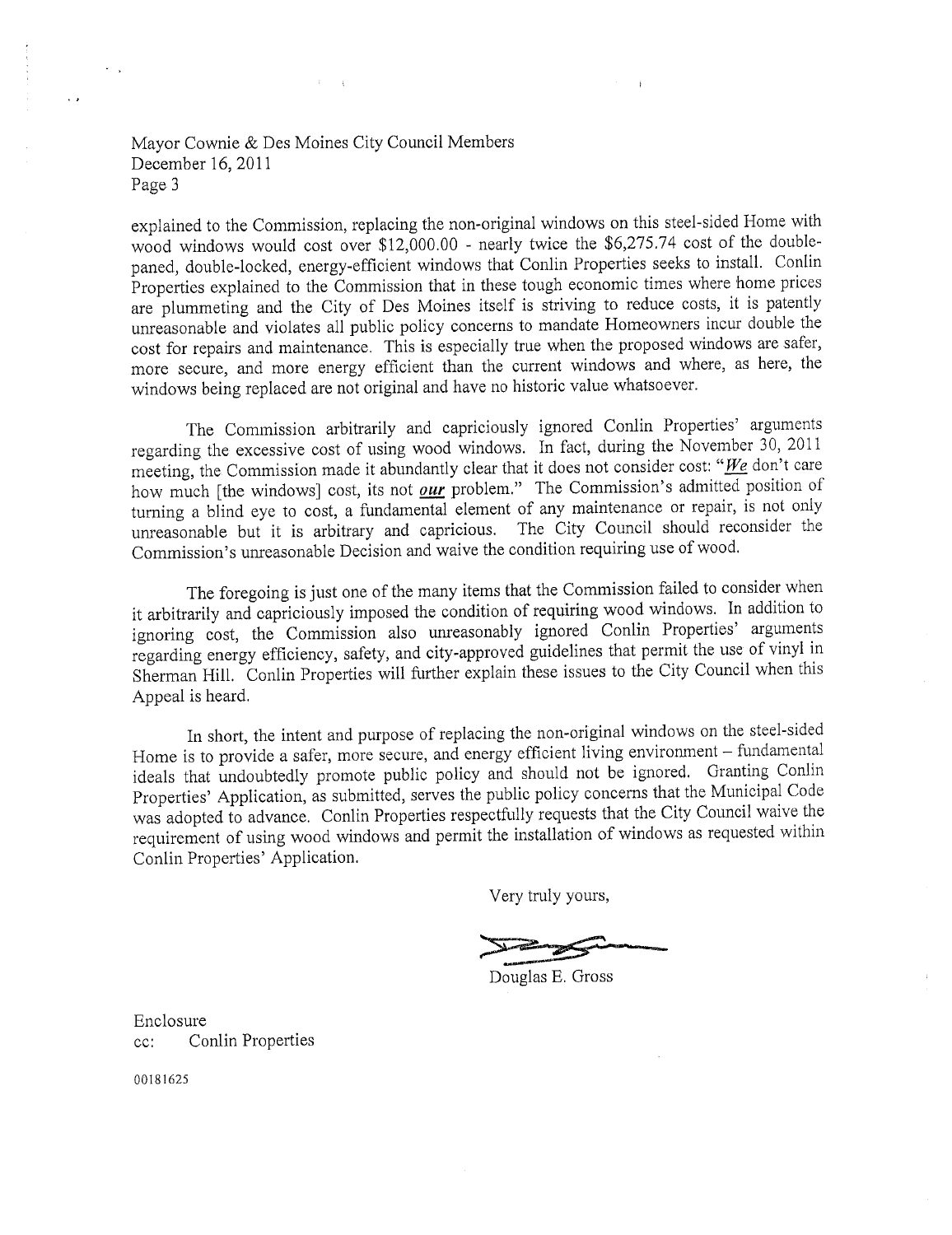#### HISTORIC PRESERVATION COMMÌSSION CITY OF DES MOINES CERTIFICATE OF APPROPRIATENESS In the Following Matter

 $\mathcal{L}^{\text{max}}_{\text{max}}$  ,  $\mathcal{L}^{\text{max}}_{\text{max}}$ 

This Certificate of Appropriateness is valid for one year from the meeting date

| REQUEST FROM:      | $\mathbf{r}$ | CASE NUMBER: 20-2012-5.14       |
|--------------------|--------------|---------------------------------|
| CONLIN PROPERTIES  |              |                                 |
| PROPERTY LOCATION: |              | MEETING DATE: NOVEMBER 30, 2011 |
| 826 18TH STREET    |              |                                 |

This Decision of the Historic Preservation Commission does not constitute approval of any construction. All necessary permits must be obtained before any construction is commenced upon the Property. A Certificate of Occupancy must be óbtained before any structure is occupied or rc-occupied after a change of use.

#### SUBJECT OF THE REQUEST:

Replacement of 10 first floor windows.

### FINDING OF THE HISTORIC PRESERVATION COMMISSION:

 $\pm$  -  $T$ 

Granting the application as presented subject to the conditions below would be in harmony with the historic character of the neighborhood and would meet the requirements set out in the Historic District Ordinance, the Secretary of Interior's Standards for Rehabilitation and Guidelines for Rehabilitating Historic Buildings, and the City of Des Moines' Standard Specifications.

#### CONDITIONS:

- 1. The windows shall be constructed of wood with no metal cladding.
- 2. The windows shall be of the same general style, shape and dimensions as the existing windows.
- 3. Review and approval of the selected window product by staff prior to installation.



 $\mathcal{L}$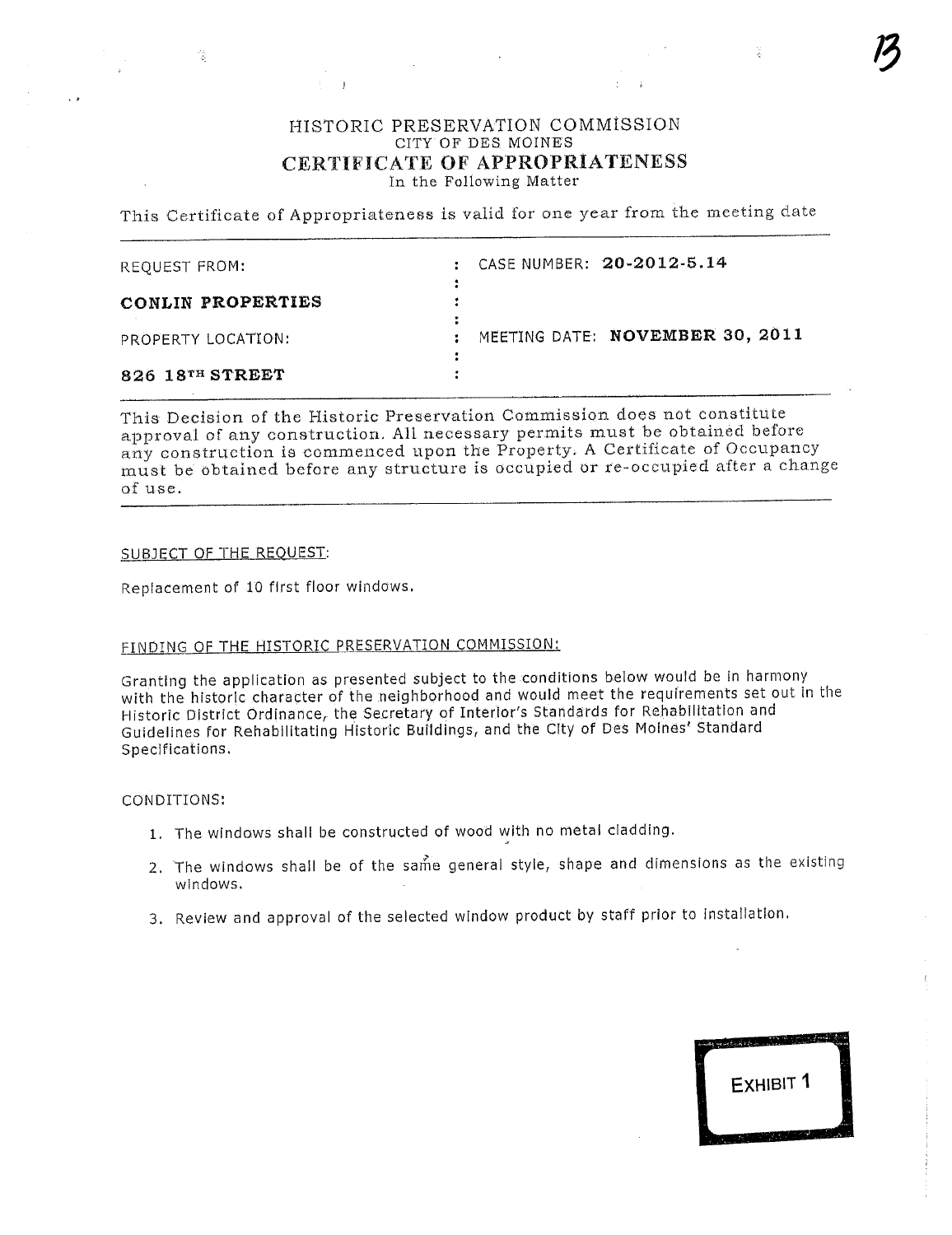Conlin Properties<br>826 18<sup>th</sup> Street<br>20-2012-5.14

November 30, 2011

VOTE: A vote of 8-0-0 was registered as follows:

|                     | Aye | Nay | Abstain | Absent |
|---------------------|-----|-----|---------|--------|
| Barry               | х   |     |         |        |
| Griffin             | X   |     |         |        |
| Holderness<br>Estes | x   |     |         | Χ      |
| Fenton              | x   |     |         |        |
| Marchand            | Χ   |     |         |        |
| Shaw                | χ   |     |         |        |
| Taenzer             | X   |     |         |        |
| Weidmaier           | Χ   |     |         |        |

Approved as to form:

Michael Ludwig AICP<br>Planning Administrator

Date Filed:  $\frac{2}{5}$ 

Phil Delafield

 $\frac{\underline{\hbox{1}\nu}}{\underline{\hbox{1}\nu}}$ Filed By: